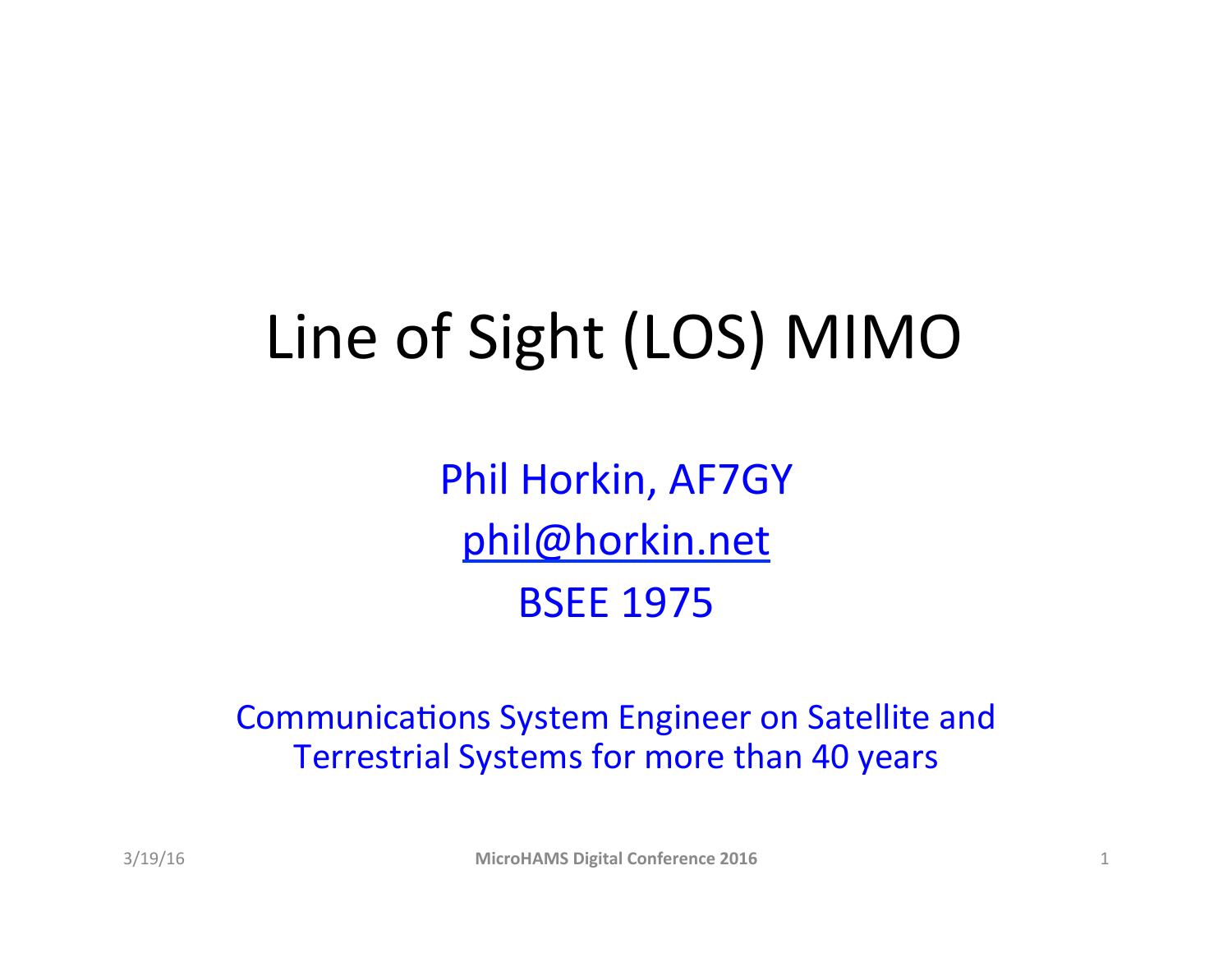#### **Traditional MIMO Requires A Multipath Environment**

- Multiple Input Multiple Output (MIMO) systems are similar to traditional links except that they use multiple antennas and signal processing in a multipath environment
- By exploiting the multipath environment the channel capacity can **be increased for the same spectrum and thus enabling multiple independent data streams on the same channel**
- A 2x2 MIMO is shown, but others such as 3x3 are also possible

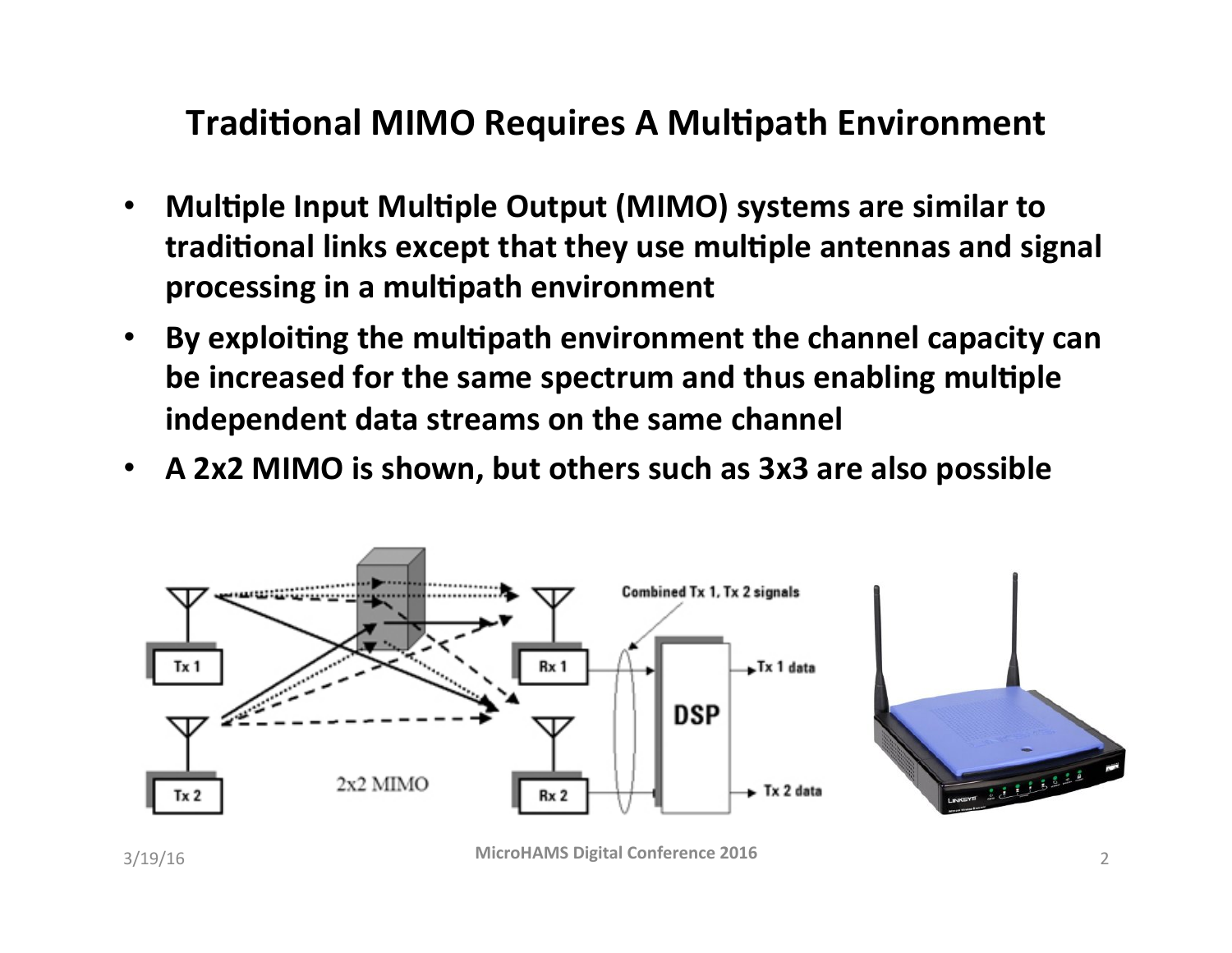#### **Conventional MIMO Continued**

- **Digital signal processing is used to de-correlate and remove** information in each stream from others creating independence
- As spectrum is a scarce and a limited commodity, this technique **permits greater use of this resource to increase capacity**
- Acceptance of this technology has resulted in widespread use by LTE (cellular/smart phones), WI-FI hot spots and other network **equipment**
- But what about environments without multipath to impair propagation – Is there a way to use the same concept
	- $-$  For example satellite or aircraft to ground links or mountain **top to mountain top line of sight (LOS) repeaters**
- **This presentation will focus on LOS applications**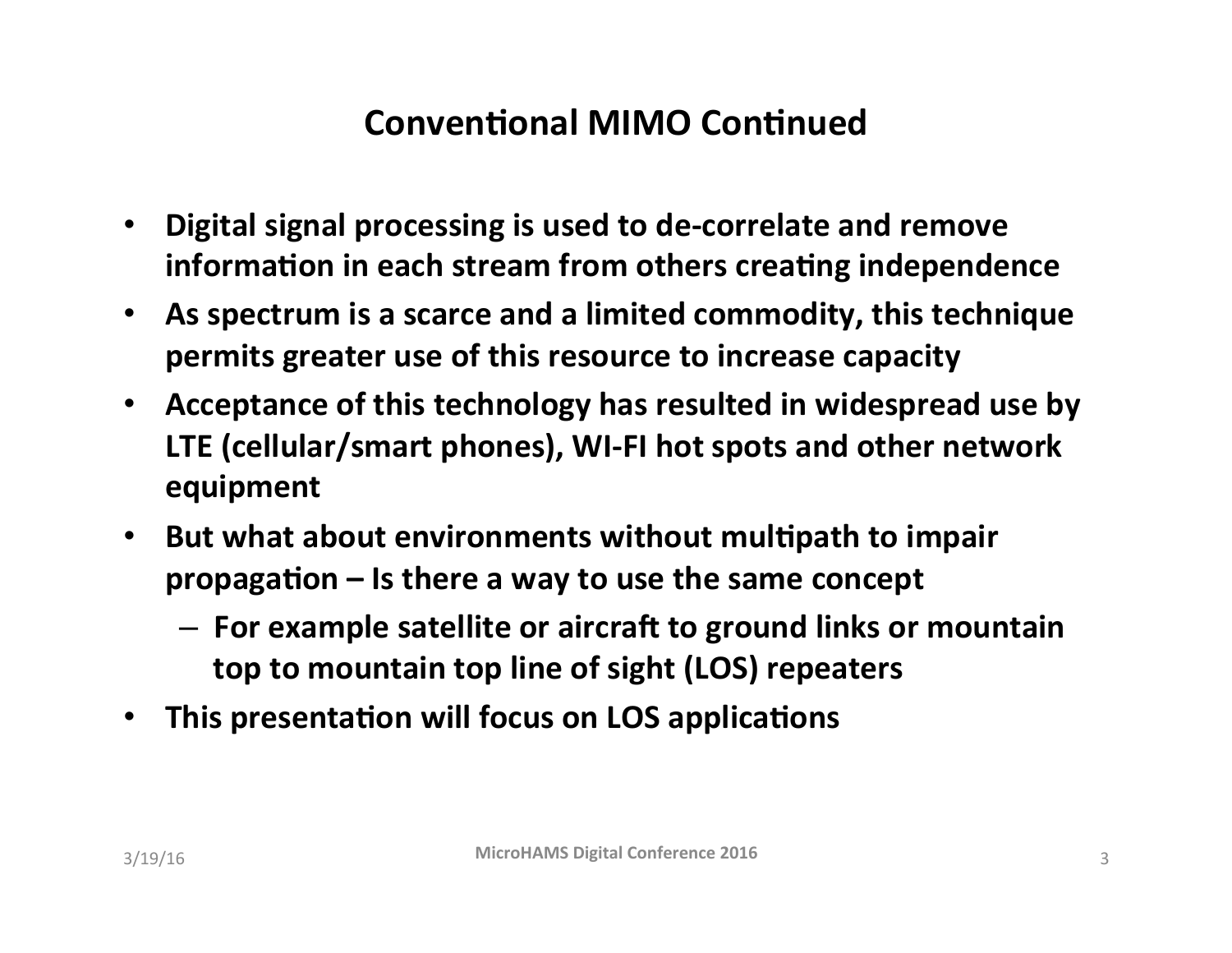### Line of Sight MIMO

- There are other scenarios such as mountain top to mountain top where there are no multipath impairments to propagation
- If a similar technique could be found to increase channel capacity **then the same benefits might be realized, removing mutual interference**
- In LOS conditions, each receiving antenna collects a full **unperturbed sample of each transmitted stream making the** application of this method more difficult and limited
- We need to find a way to de-correlate the signal (remove mutual interference) and thus permitting the separation of the signals at **the receiver**
- This paper will show how this can be done, what the limitations are and how channel capacity may be multiplied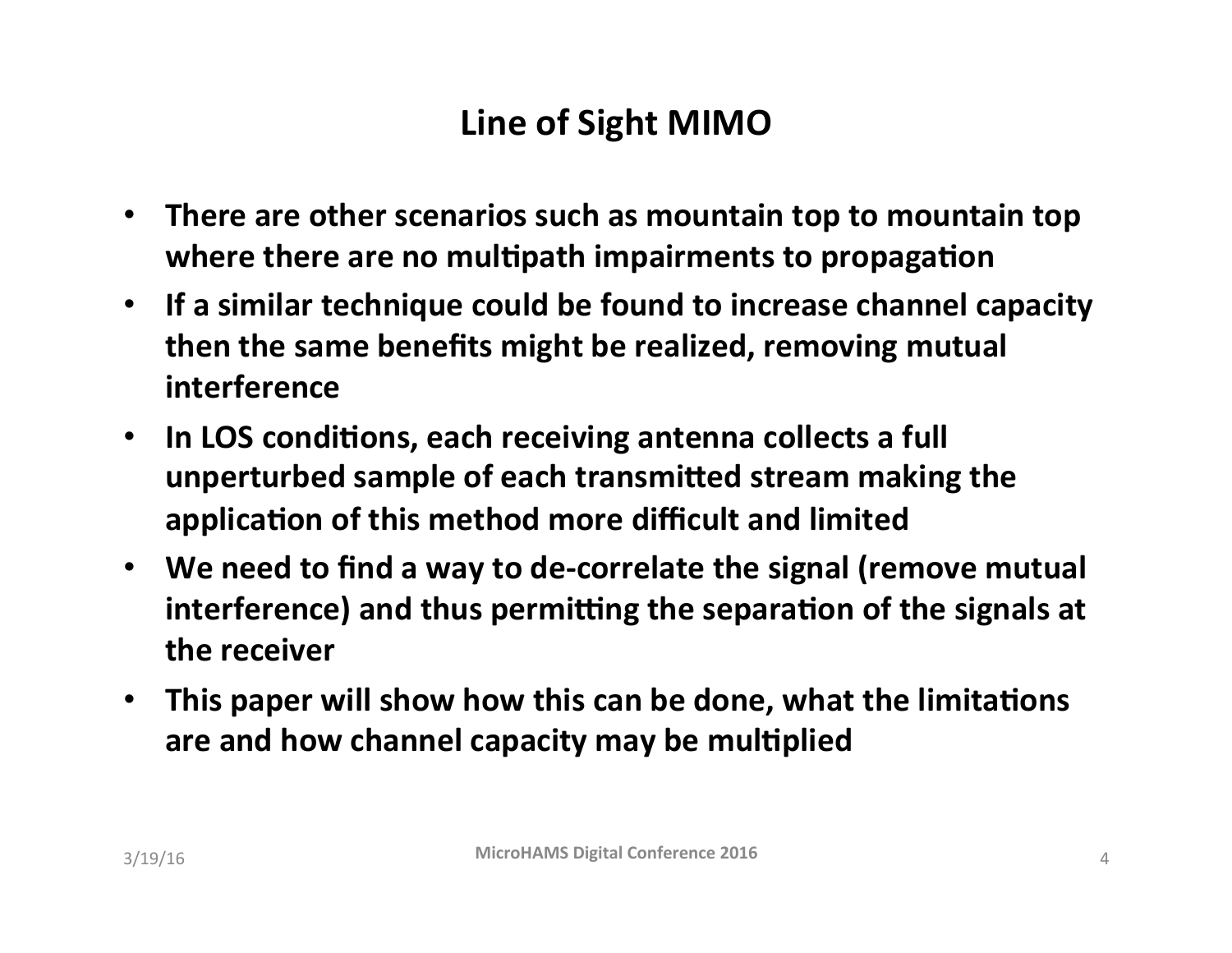#### **Line of Sight MIMO Geometry**

- To enable separation of signals, a specific geometry between **transmit and receive paths must be maintained to ensure a fixed** phase difference between sets of signals
- For this talk, I will focus on the 2x2 MIMO for simplicity

#### **Assumptions/Definitions:**

- **Uniform Linear Arrays at Tx & Rx** 
	- $N \equiv Tx$  Antennas ( $d_t$ separation)  $\equiv 2$
	- $-$  **M** ≡ Antennas ( $d_r$  separation)  $\equiv$  2
	- $V \equiv$  Maximum (M and N)  $\equiv$  2
	- $d_t$  ≡ Separation of transmit antennas
	- $− d_r$ ≡ Separation of receive antennas
- R = distance between transmit and receive antennas (R >> d<sub>t</sub>, d<sub>r</sub> )

$$
d_t d_r = \frac{\lambda R}{V \cos \theta_t \cos \theta_r},
$$

For optimal inter-antenna arrays  $d\ell r d\ell t = \lambda R/V$ 

**MicroHAMS Digital Conference 2016 S** 5

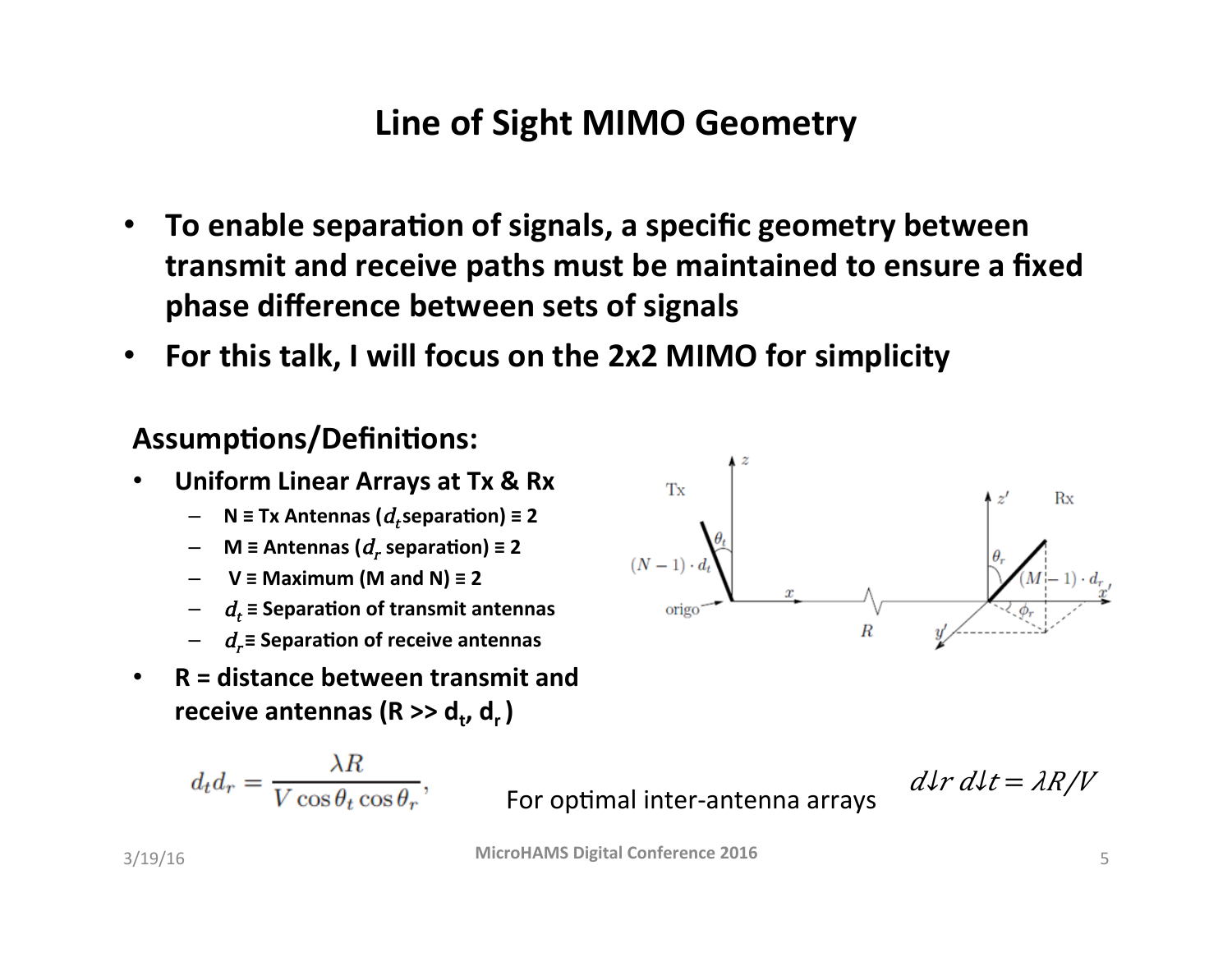#### **Geometry Continued**

- This geometry creates a 90° phase difference between paths
- **This difference will be exploited**
- **•** If the left side represents the transmitting stations, then both **receivers capture signals from each transmitter**
- **A transversal filter or space-time equalizer can separate the signals**
- This is often called a tapped delay **line**
- **Signal processing is done in the** digital domain

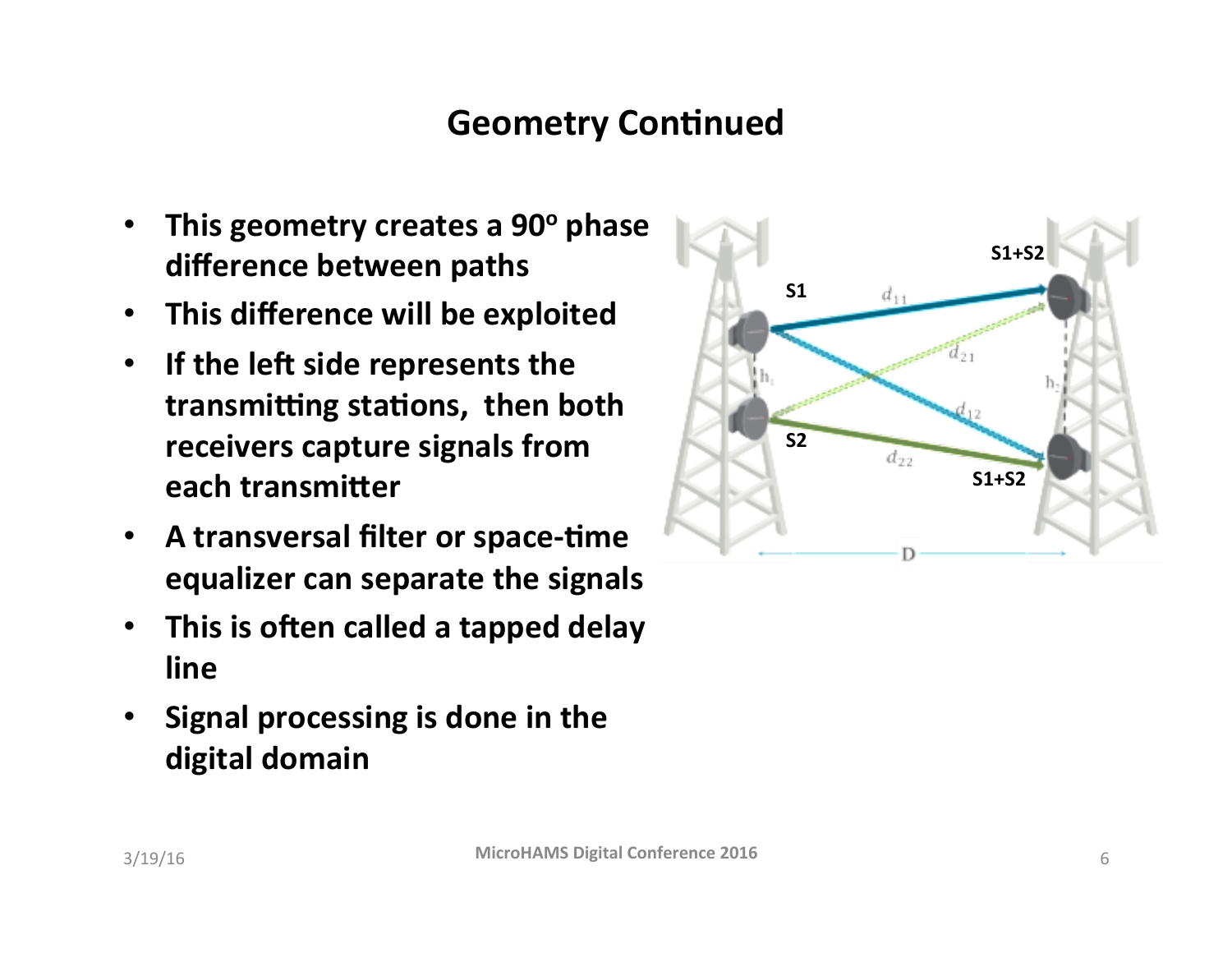#### **Signal Processing Structure**

- **Recall that both antennas receive S1 and S2 equally well**
- Tapped delay line processors are used to enable one output to pass S1 while notching out S2 and vice versa
- A digital signal processor is used to set the delays and weights



Figure 4.10: The structure for a  $2\times2$  MIMO STE under training mode.

**MicroHAMS Digital Conference 2016 MicroHAMS Digital Conference 2016**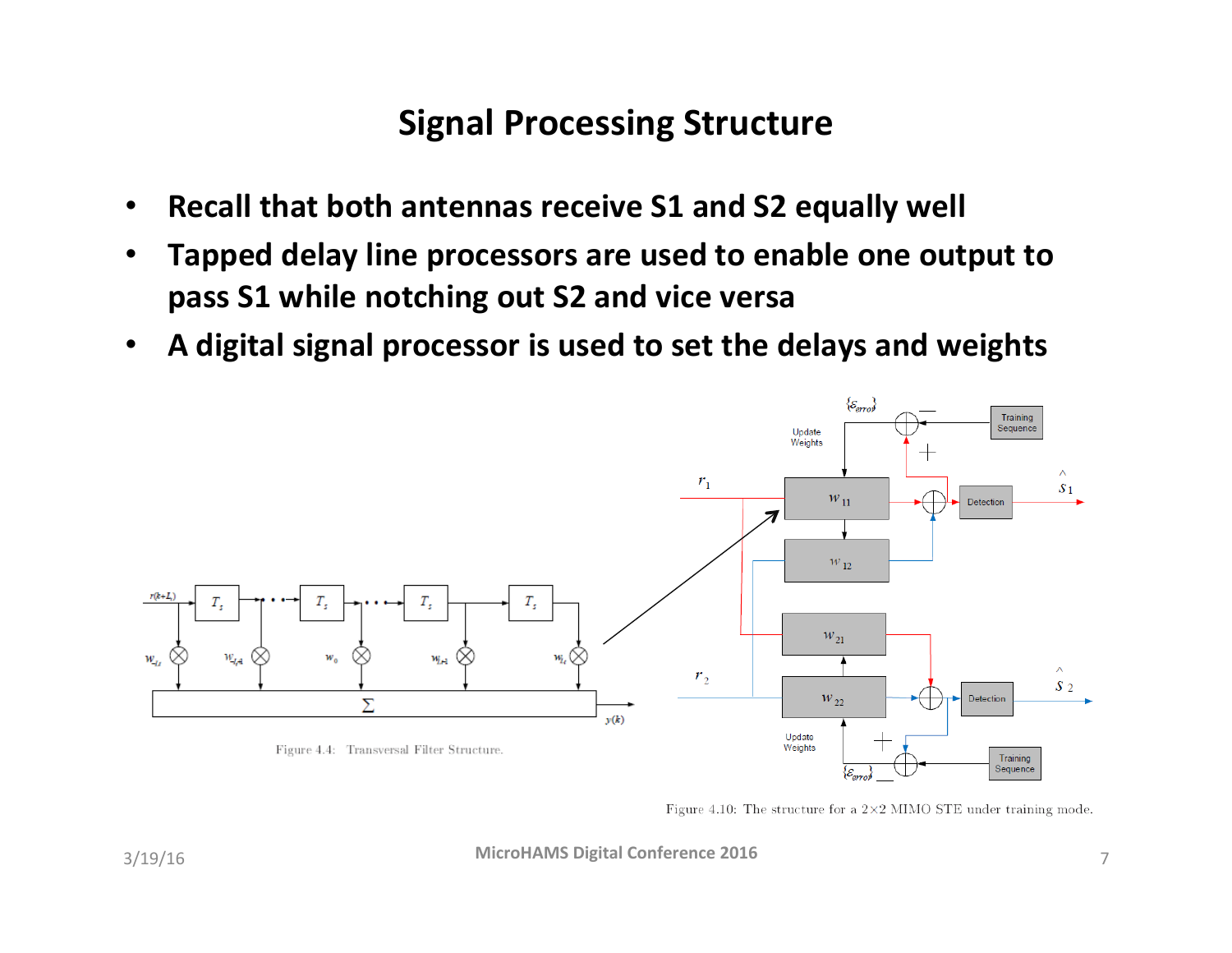#### **Practical Application of 2x2 MIMO**

- **Antenna separation is key to making this work**
- The example shows the required antenna separation at both ends for 5 and 10 GHz transmission systems over a range of 50 miles



**MicroHAMS Digital Conference 2016 8** 8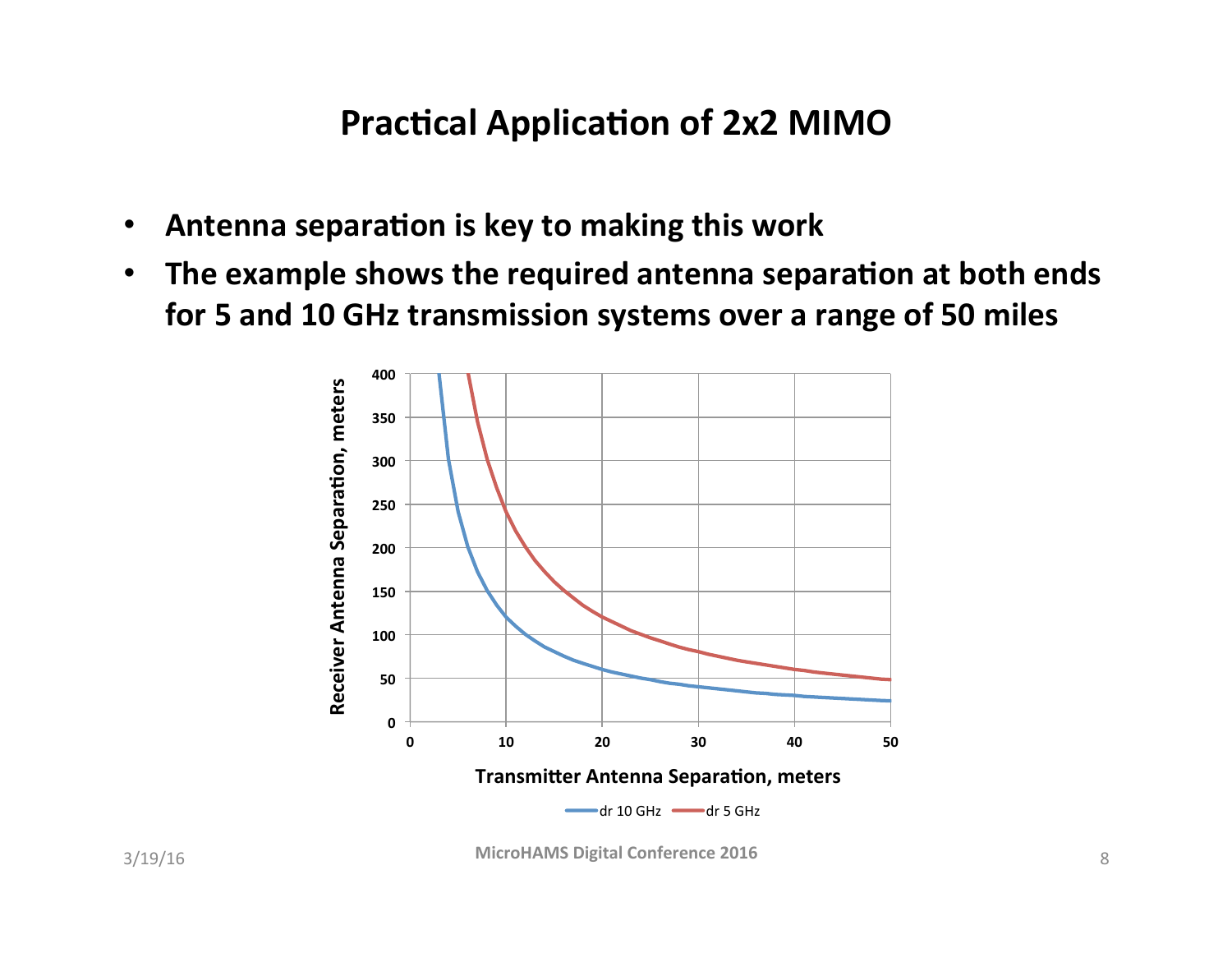#### **I** and Q Signals and Constellation Diagrams

- **Digital signal processing often is done with I (in-phase) and Q (quadrature) signal components to form complex signals**
- SDR forms I and Q samples early in the modulator to enable arbitrary signal formats to be created such as SSB or PSK63



The figure to the left shows I and **Q** components of a signal

This figure shows how a 2-bit word is mapped to 4 possible symbol values to be transmitted **based on their I and Q components**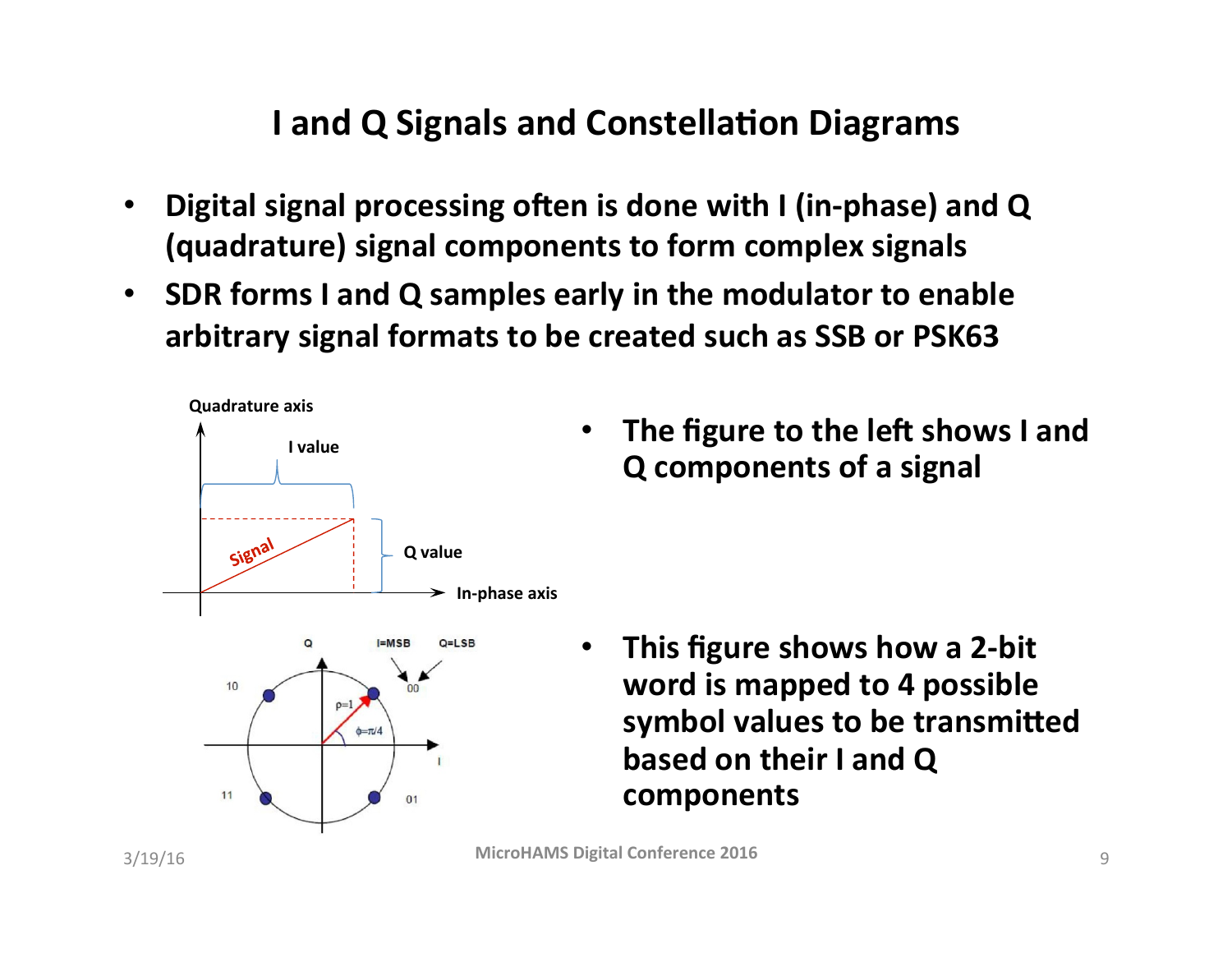#### **Transmission Schemes aka Modulation Density**

- Data is composed of digital words to be transmitted one symbol at a time
- **Each symbol can represent N bits to increase the throughput**
- Common schemes range from BPSK to 1024 QAM



**• Increasing the modulation density requires increasing energy per bit and becomes more susceptible to noise in the demodulation** process but communicates more information per unit time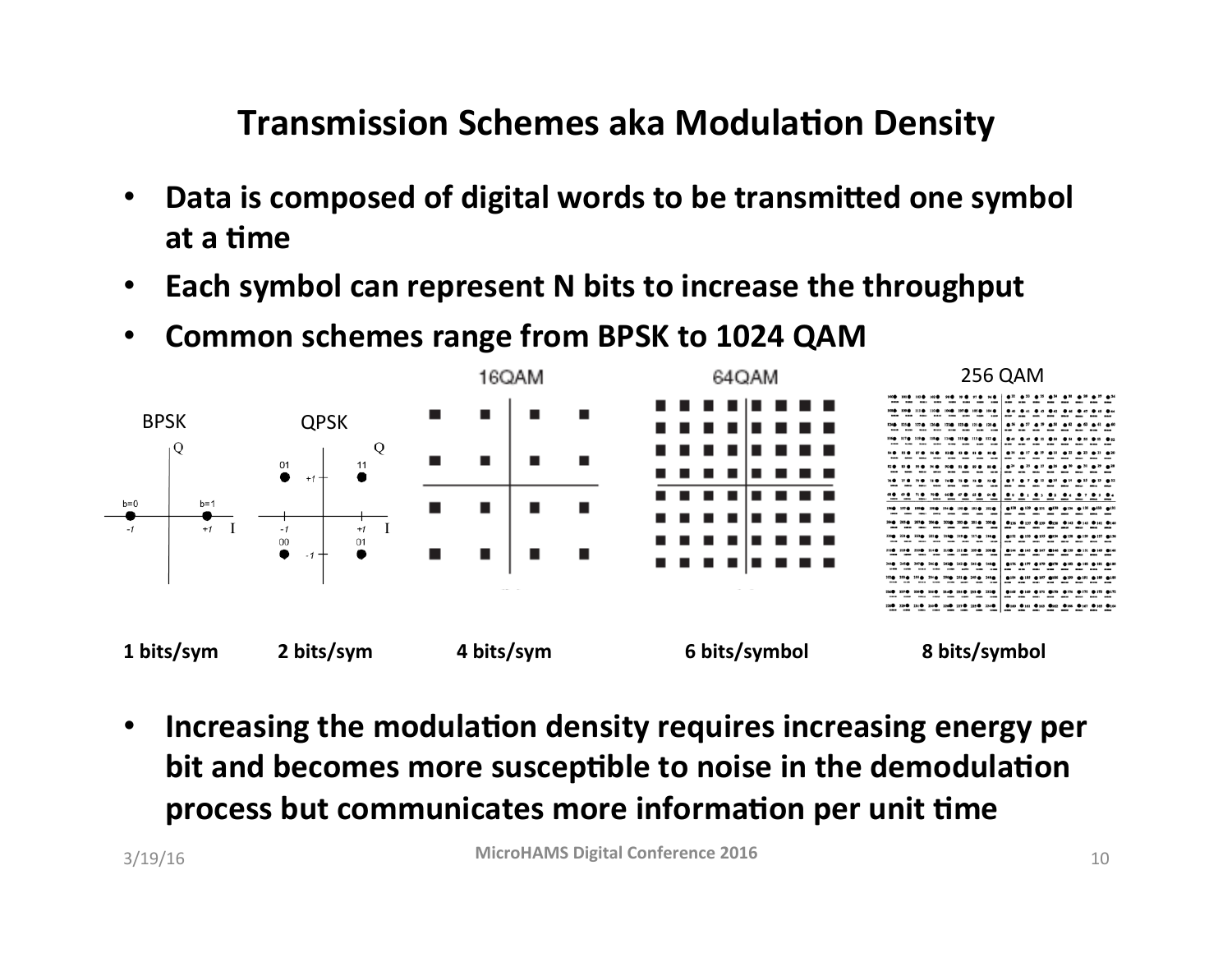#### **Demodulation Issues**

- The figure shows the effect noise has at different signal to noise **levels for 16 QAM (similar to histogram of each data value)**
- In addition, since the points get closer together with increasing modulation density, more good bits are required in the ADC and demodulation process, and this often limits what can be done
- 256 QAM is really efficient to get lots of data across (8 times BPSK) but requires about 7 good bits vs. 4
- A cleaver way to increase capacity while reducing modulation **complexity uses dual polarization**



**MicroHAMS Digital Conference 2016 MicroHAMS Digital Conference 2016**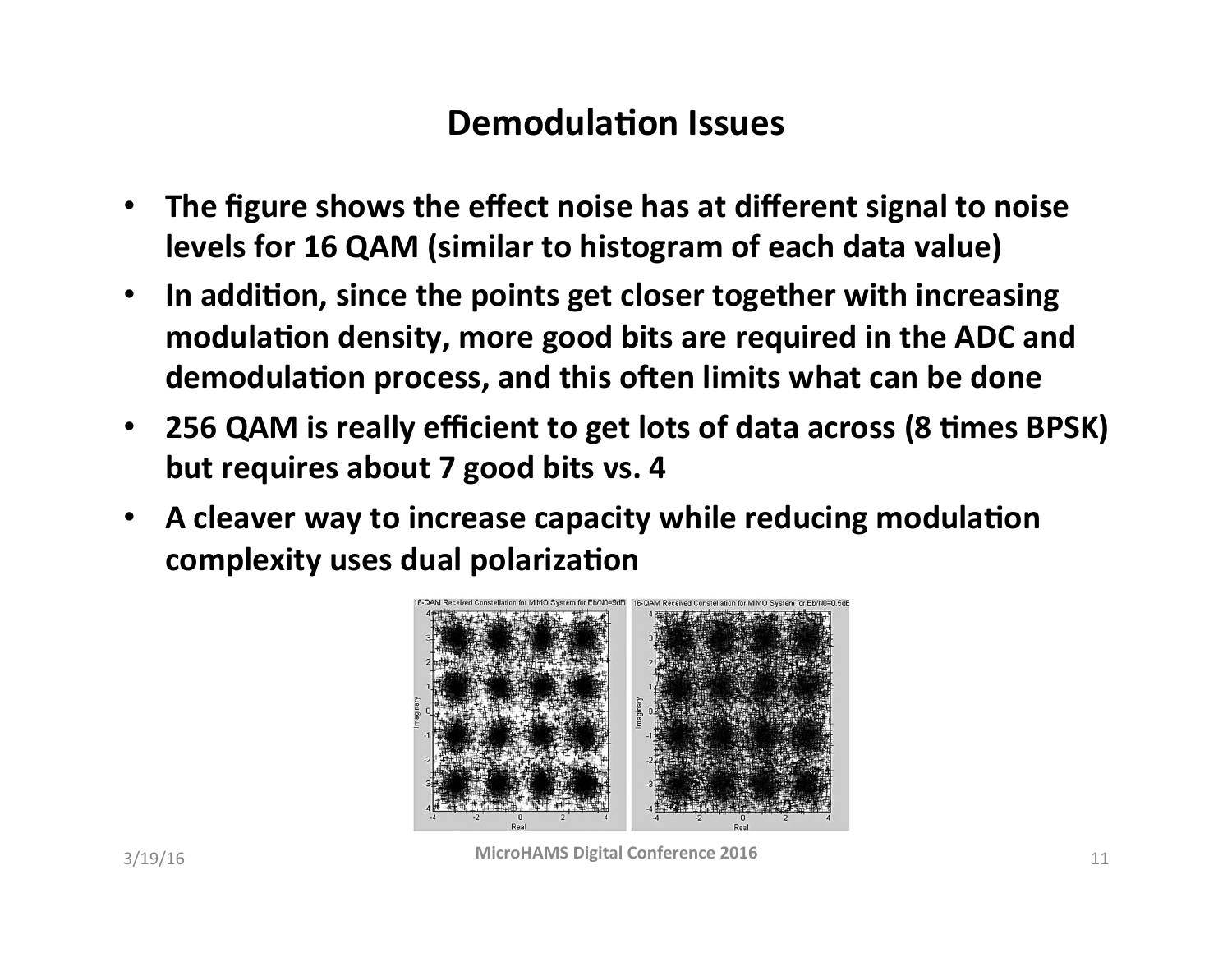### **Polarization Improvement**

- Each antenna may transmit either a single or dual polarized signal
- **If dual polarized signals are used with sufficient polarization isolation, the channel capacity is possible for the same bandwidth**
- A cleaver trick is to start with data words of twice the length and **transmit half on each polarization**
- This permits a simpler modulation constellation to be used on each while still achieving the throughput of the larger constellation
- For example a 256-QAM 8-bit word per symbol can be transmitted as 2-dual polarized 16-QAM signals
- We still achieve the net throughput of 8 bits per symbol using only **2** streams of 4 bits per symbol
- Applying this scheme to 2x2 MIMO has great utility in data **throughput**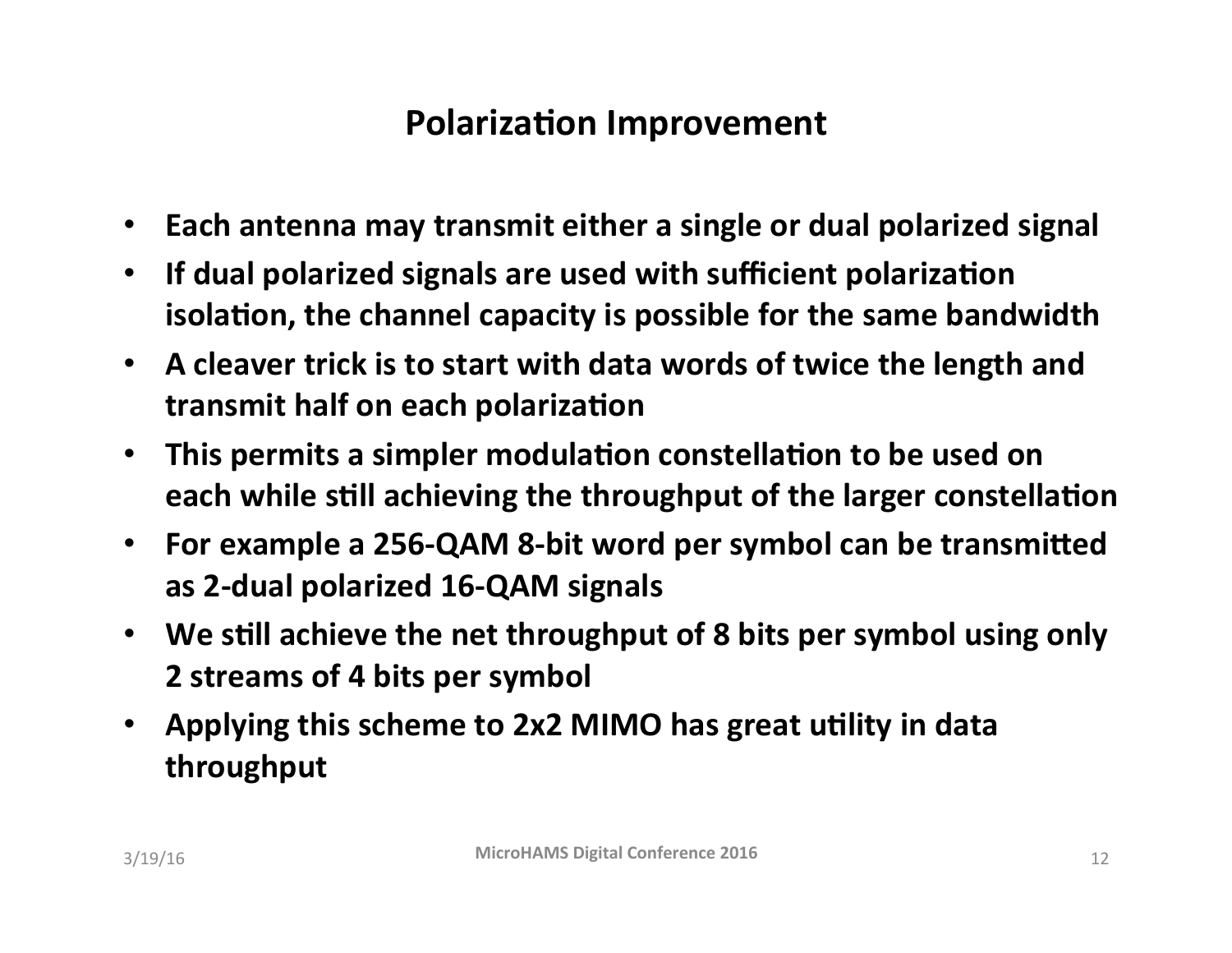#### **Putting It All Together**

- Let's compare a 2x2 MIMO vs. SISO (Single Input Single Output)
- **For each comparison, the same total transmitter power is used**



At a 15dB SNR a SISO system can achieve 5 bits per second per Hz of bandwidth compared to MIMO that achieves 10

Using dual polarization allows each to operate with simpler processing 

#### This effectively allows us to transmit 10 Mbps in a 1 MHz channel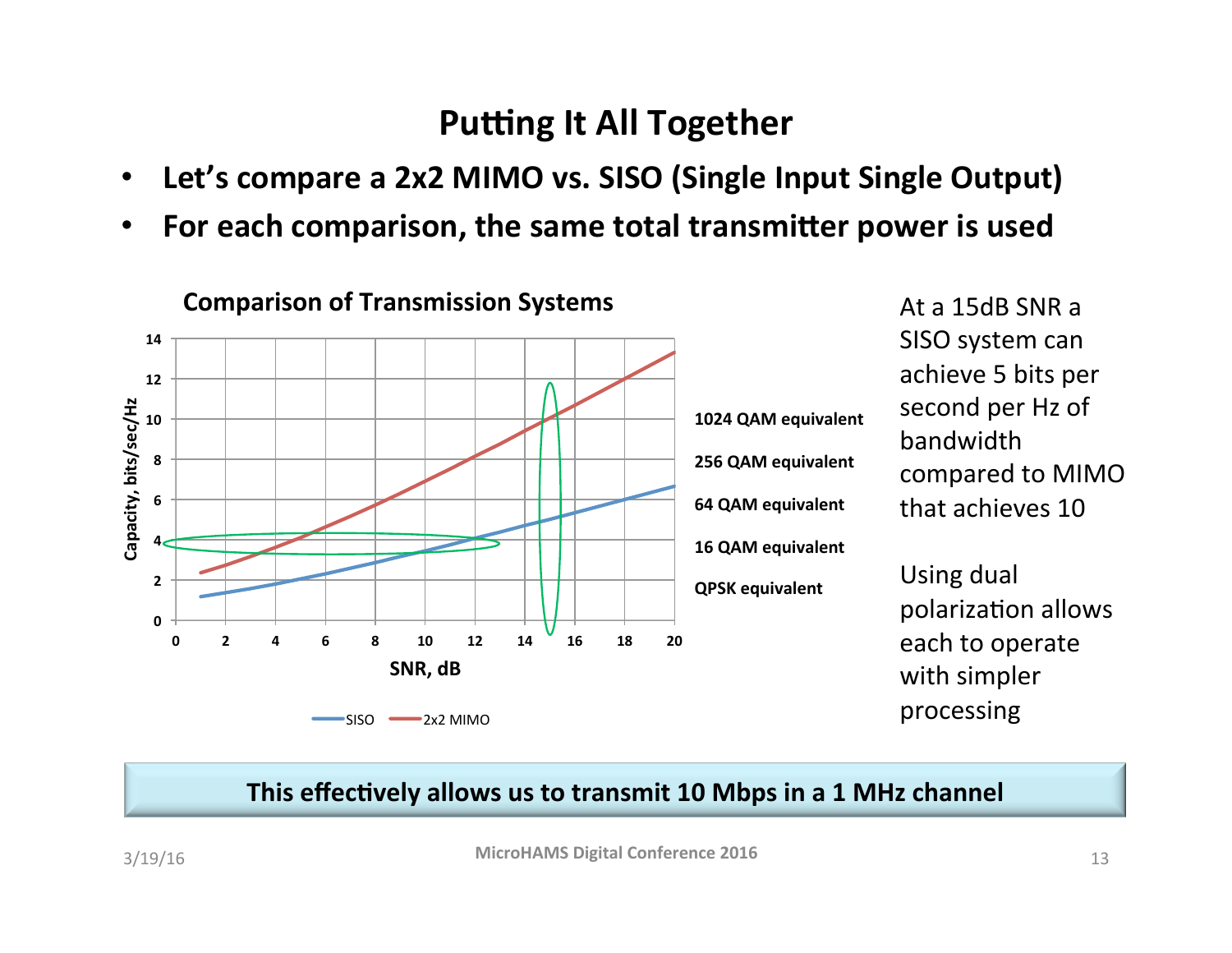I want to thank John Petrich, W7FU for his comments on this presentation

# I would like to thank the MicroHAMS for the opportunity to present this paper at the 2016 MicroHAMS Digital Conference